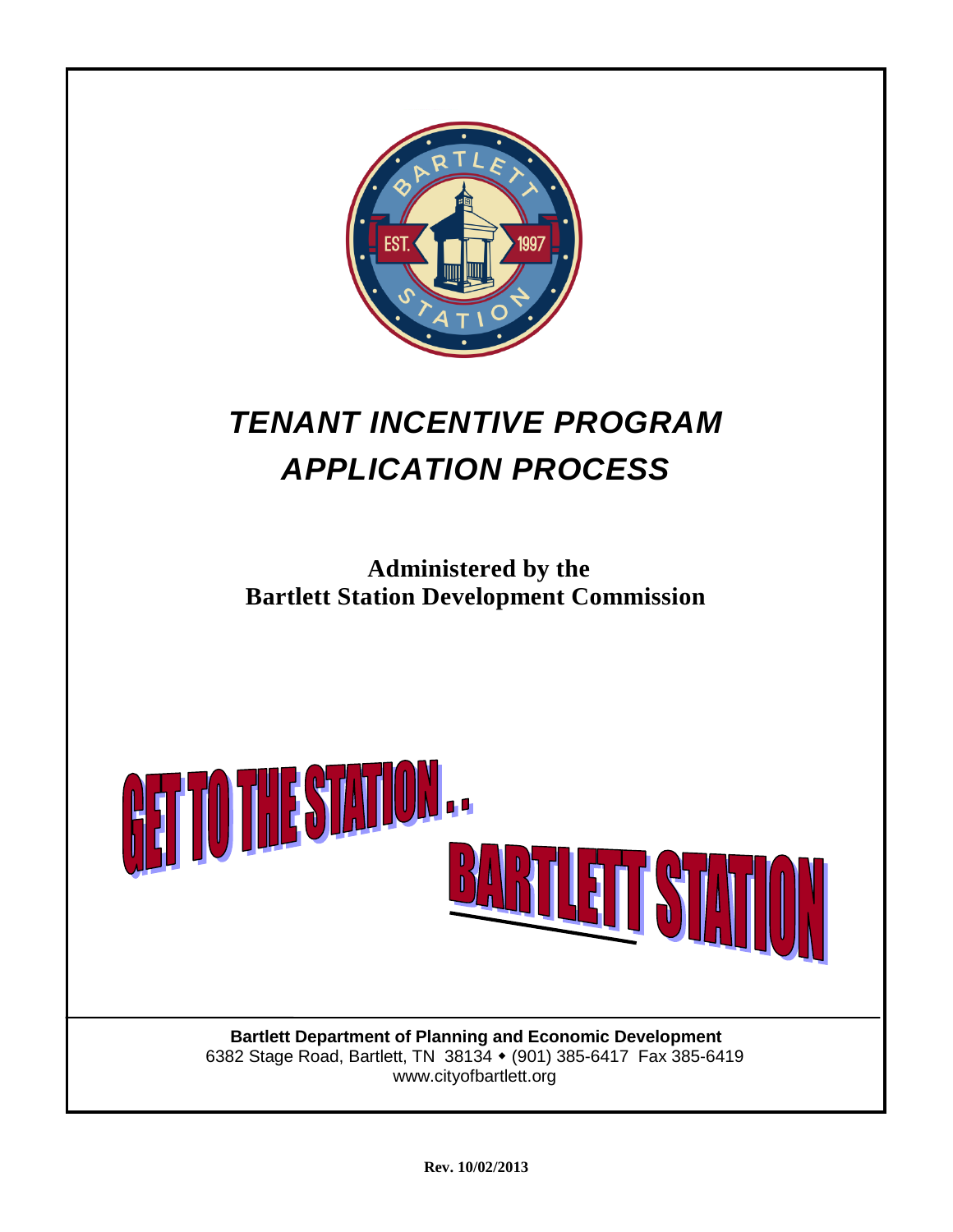## **NEW OFFICE OR RETAIL TENANT INCENTIVE PROGRAM**

The purpose of this program is to provide incentives for **non-retail** and **retail** businesses to locate in the Bartlett Station District.

The Bartlett Station Development Commission must approve the incentive. To be considered, the tenant and/or the lease must meet the following qualifications:

- The lease must have a term of at least three (3) years.
- The tenant's business should be a business which would tend to encourage other businesses to locate in the District.
- All exterior building improvements, including signage, must be approved by the Design Review Commission.
- The tenant must be creditworthy, i.e., the lease should be "bankable" by the property owner.
- The tenant should submit the application along with the required documentation to the address below *no less than two weeks prior* to the regularly scheduled Bartlett Station Development Commission meeting (normally the first Wednesday of each month).

This program shall not apply to businesses relocating from another commercial location within the City of Bartlett excluding home occupations.

Upon the approval of the Bartlett Station Development Commission and the tenant actually opening the new business in the Bartlett Station District, one-third (1/3) of the incentive shall be paid. The second third shall be paid at the beginning of the second year and the remaining third shall be paid at the beginning of the third year. *These payments are contingent upon receipt of an updated financial statement and one credit reference to also include a letter in good standing from the landlord.**After receipt of the above information and its approval by the Bartlett Station Development Commission.*

The total amount of the incentive shall be one dollar (\$1.00) per square foot of leased *non-retail space* or two dollars (\$2.00) per square foot of *retail space*.

To submit the Application or for additional information, contact

Kim Taylor, Director Planning and Economic Development Department 6382 Stage Road, Bartlett, TN 38134

> (901) 385-6417 Fax 385-6419 ktaylor@cityofbartlett.org